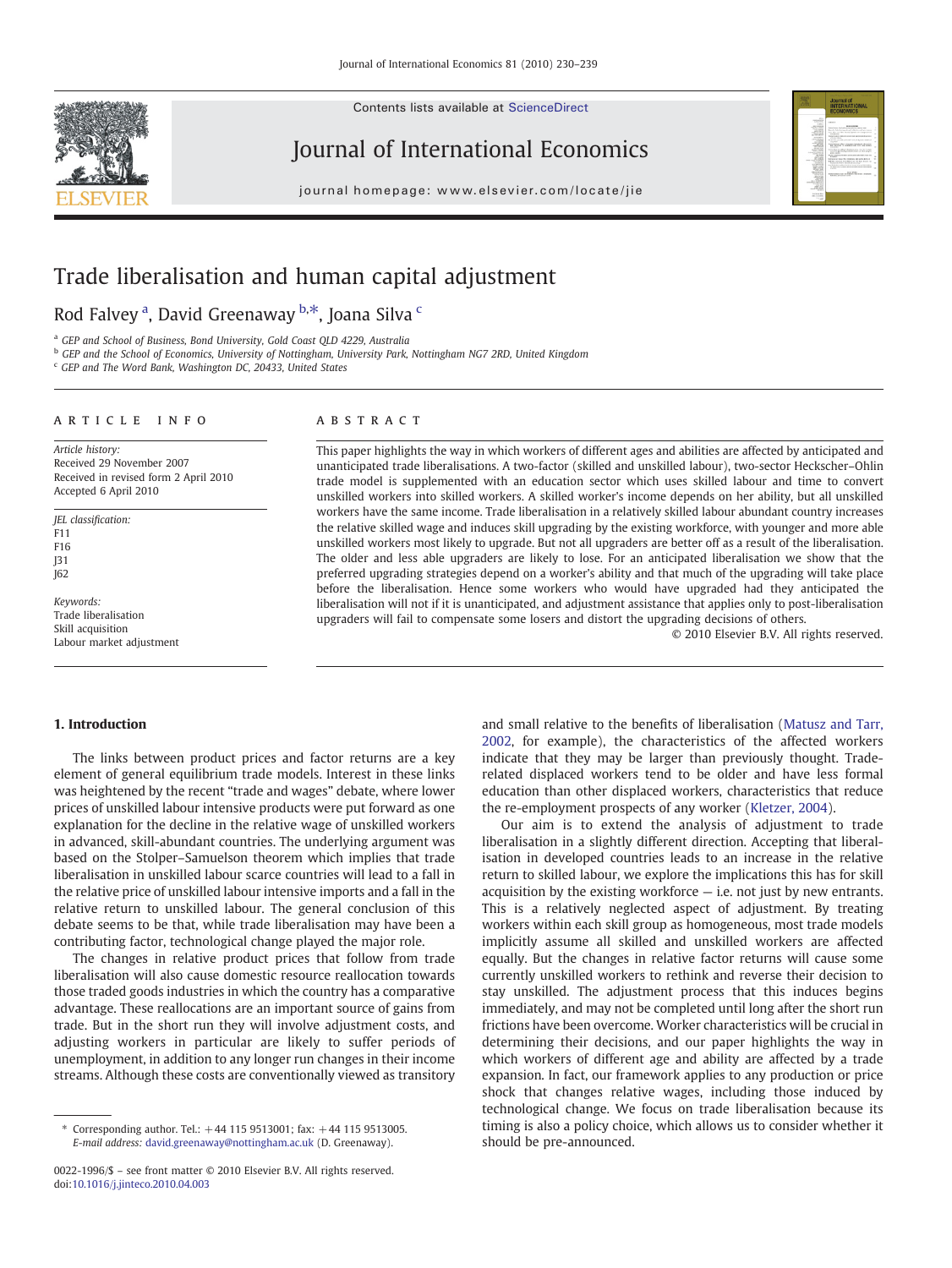Our model modifies and extends earlier work by [Findlay and](#page--1-0) [Kierzkowski \(1983\)](#page--1-0) [FK] and [Borsook \(1987\).](#page--1-0) We consider a small economy which consists of a manufacturing (traded goods) and an educational sector. The manufacturing sector is Heckscher–Ohlin in structure and produces two traded goods using the services of skilled and unskilled labour. Unskilled workers enter the labour force without training. Education transforms unskilled individuals into skilled workers but takes time and resources.<sup>1</sup> We assume individuals differ in their (exogenous) ability level and, while the income of the unskilled is independent of their ability, more able skilled workers earn a proportionately higher income. Following [Becker \(1993\),](#page--1-0) we model the educational investment decision accounting for the relationship between earning profiles, ability and age. In contrast to previous models we allow individuals to change labour status at any time in their working lives. The decision to enter the labour market as unskilled can be reversed later through schooling.<sup>2</sup> The return to education is an increasing function of ability and youth. Given relative product prices, all individuals with ability above an endogenous threshold will become skilled. A trade liberalisation changes this steady state threshold and affects relative factor supplies and hence outputs in the long run. While we also consider these long run changes, which are the main focus of [Findlay and Kierzkowski \(1983\)](#page--1-0) [and Borsook \(1987\)](#page--1-0), our main concern is with the medium run effects on the skill composition of the workforce existing at the time liberalisation occurs or is announced. $3$ 

Two key simplifying assumptions are worth emphasising. First, we abstract completely from the short run frictional costs that are the focus of much of the adjustment literature. The movement of skilled and unskilled workers between production activities is assumed to be instantaneous and costless. This simplification allows us to highlight the adjustment through skill upgrading by the existing workforce that has been largely neglected to date. Second, the HO structure implies that, as long as a country's manufacturing sector is non-specialised, factor returns depend only on product prices. In particular factor returns are constant throughout the adjustment process, so that workers' skill upgrading decisions are based on fixed and known future earnings. It should be emphasised that these assumptions are made for simplification only. Their relaxation will greatly complicate the analysis but should not invalidate the general results.

We are concerned with issues in three areas. Once the model is set up, [Section 3](#page--1-0) considers the effects of an unanticipated trade liberalisation in a skill-abundant country. The increase in the relative return to skilled labour leads to some skill upgrading by the existing workforce. Which workers upgrade and which of them will gain (relative to the pre-liberalisation equilibrium)? In each ability cohort we determine an upgrader age cutoff, with younger workers upgrading and older workers remaining unskilled. The higher the ability level, the higher this age cutoff. But not all upgraders gain from liberalisation, and for each ability cohort we can also determine an analogous gainer age cutoff, which is lower than the corresponding upgrader cutoff. Thus in any given ability cohort older upgraders tend to lose and younger ones to gain from liberalisation. These results confirm a common perception that older adjusters lose. We then use the relative changes in US wages of high-school and college graduates over the period 1979–92 (as reported by [Autor et al. \(2008\)\)](#page--1-0), as the basis for simulating the effects of an unannounced trade liberalisation in 1992, to illustrate our results.

The effects of an announced liberalisation (to take place at a known future date) are then derived in [Section 4](#page--1-0). Here our main concern is the pattern of upgrading in the workforce existing at the time of announcement. Which workers will choose to upgrade and when? Interestingly, we find that the optimal timing of any upgrading depends only on ability. Upgraders fall into three ability categories. The highest ability upgraders will do so immediately after the announcement. The next highest group will upgrade immediately before the liberalisation and the final group immediately after. The significance of this is that much of the medium term adjustment (upgrading) to an announced liberalisation will occur before liberal-isation takes place.<sup>4</sup> [Freund and McLaren \(1999\)](#page--1-0) provide evidence that trade flows begin to adjust before preferential trading arrangements come into force, and refer to models where firms make anticipatory "investments" to explain this. We show that anticipatory investments in human capital can be a part of the same process. These results are illustrated by simulating the labour market outcomes if the 1992 liberalisation considered in [Section 3](#page--1-0) was announced in 1979. We also argue that worker adjustment in anticipation of the increase in the relative wage of skilled workers that took place after 1980 could provide an alternative explanation for the differing paths of relative wages and relative supplies of young and old workers considered by [Card and Lemieux \(2001\)](#page--1-0).

[Section 5](#page--1-0) briefly highlights two implications of our analysis for the design of programs of adjustment assistance. The first is to note that those undertaking adjustment (the upgraders) are a mixture of gainers and losers from the liberalisation. Any given age cohort contains both, depending on the upgrader's ability. Since the latter is likely to be unobservable, it will be difficult to target assistance at losers. The second implication is that if the liberalisation is anticipated much of the upgrading will (and should) take place before it occurs. But if assistance is only provided post-liberalisation then early upgraders will not be covered. More importantly the decision on

<sup>1</sup> [Findlay and Kierzkowski \(1983\) and Borsook \(1987\)](#page--1-0) assume the economy is endowed with a fixed stock of educational capital. In the FK model all individuals are ex ante identical, and the productivity of those that choose to become skilled is positively related to the capital/student ratio at the time they are educated. But in a steady state all skilled workers are identical. [Kreickemeier \(2009\)](#page--1-0) adds a fair wages mechanism to this model to analyse the effects of globalisation on wages and unemployment. Borsook assumes, as we do, an exogenous distribution of individual ability. His main concern is the link between ability and schooling undertaken by individuals of different abilities. While the length of time spent in school is fixed, more able students receive a more intensive education, because the optimal capital/student ratio is increasing in ability. Earnings differentials then reflect the interaction of ability and schooling and not just schooling. In both these models the relative stock of educational capital is an important determinant of the pattern of trade. We simplify the educational process by assuming that skilled labour (staff) rather than some exogenously given educational capital is the educational input (besides students) and there is a fixed staff/student ratio. Since our educational process has the same length and skilled labour input for all students regardless of ability, we assume their productivity as skilled workers depends only on inherent ability. [Dinopoulos and](#page--1-0) [Segerstrom \(1999\)](#page--1-0) make a similar assumption, but in their case schooling takes time only. In our case the trade pattern will be determined by inter-country differences in the length of working lives, birth rates and efficiency of the educational sector.

<sup>2</sup> A significant proportion of students have previous labour force experience, so reversing the decision to remain unskilled by formal education is a viable option for many, particularly younger workers. In 1990, 42% of US college students were 25 years and older. The corresponding figure in 2005 was 39%. During this period, college enrolment of students 25 years and older increased considerably (18%), although less than the enrolment of younger students (33%). Interestingly, between 2005 and 2016, the number of older students is projected to grow more rapidly than the number of younger students (21% versus 15%) (see [http://nces.ed.gov/programs/digest/d07/](http://nces.ed.gov/programs/digest/d07/tables/dt07_181.asp?referrer=report) [tables/dt07\\_181.asp?referrer=report](http://nces.ed.gov/programs/digest/d07/tables/dt07_181.asp?referrer=report)).

 $3$  In this sense our work can be considered complementary to [Artuc et al. \(2008\)](#page--1-0), which considers the intersectoral adjustment of workers, and focuses on the decisions of (otherwise homogeneous) workers located in the import-competing or exporting sectors at the time of the liberalisation or its announcement.

<sup>4</sup> A similar outcome occurs in [Artuc et al. \(2008\)](#page--1-0), although the motivation for early adjustment (avoiding higher adjustment costs) is different. They model labour market adjustment to trade liberalisation in a specific factors context. Workers, who are infinitely lived, choose their sector of employment in each period depending on their "costs" (which may be negative) of switching sectors. These costs have a common component and a time-varying idiosyncratic component. Adjustment to an unanticipated liberalisation is then delayed as import-competing workers with high current idiosyncratic costs wait to see if their costs are lower in the future, while some adjustment to an announced liberalisation occurs before the liberalisation itself, as import-competing workers with low current idiosyncratic costs move early for fear that these costs will be higher later.